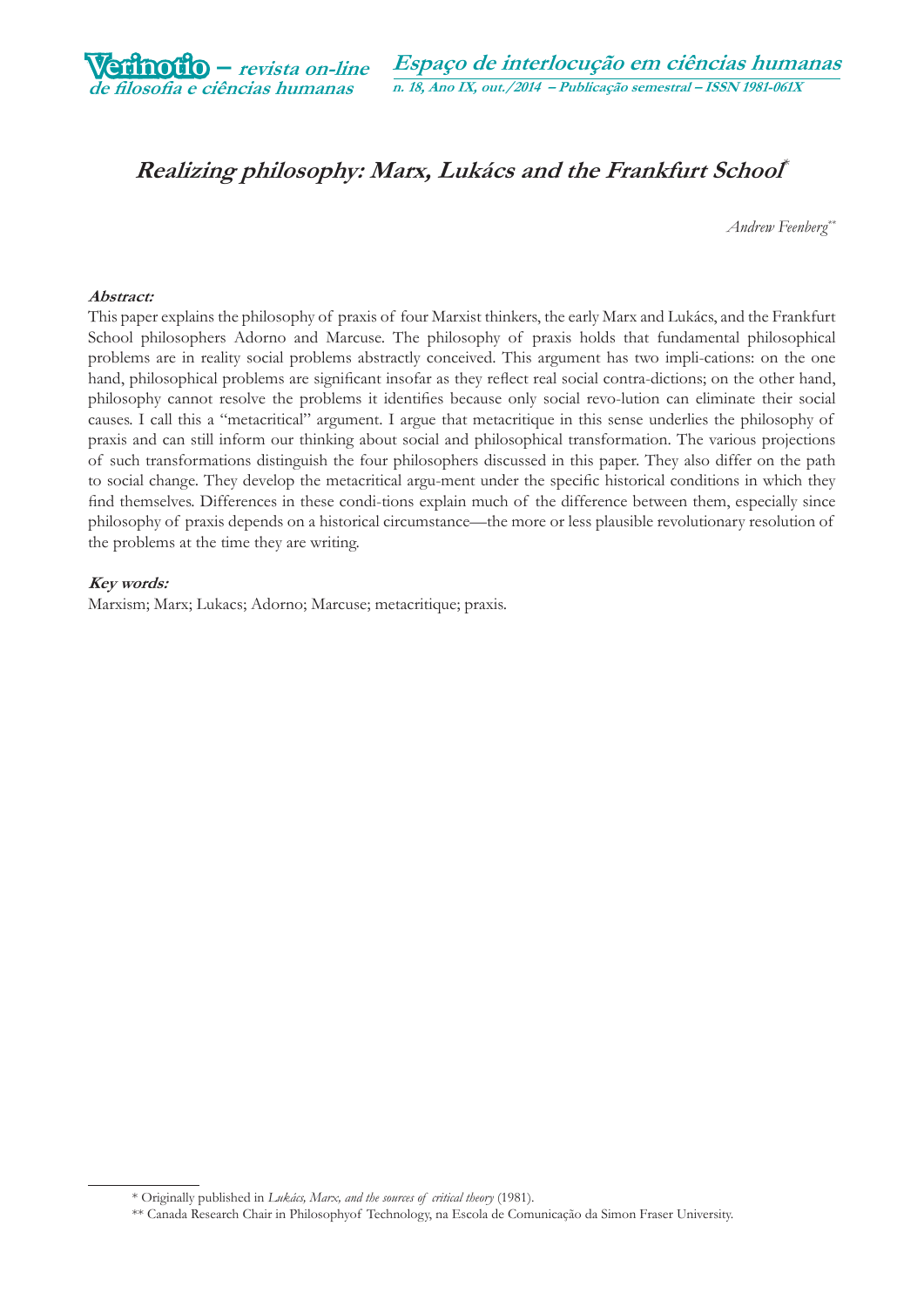### *Introduction: metacritique*

In 1844, Marx wrote that "Philosophy can only be realized by the abolition of the proletariat, and the proletariat can only be abolished by the realization of philosophy" (MARX, 1963, p. 59). Adorno later commented, "Philosophy, which once seemed obsolete, lives on because the moment to realize it was missed" (ADORNO, 1973, p. 3). What is the meaning of this strange concept of a "realization" of philosophy? The purpose of this chapter is to sketch an answer to this question which is more fully developed in my book, entitled *The philosophy of praxis: Marx, Lukács, and the Frankfurt School* (2014)*.* 

Gramsci used the phrase "philosophy of praxis" as a code word for Marxism in his *Prison Notebooks.* It has come to signify interpretations of Marxism that follow his lead in situating all knowledge in a cultural context, itself based on a class specific worldview. Gramsci called this "absolute historicism". It characterizes the Hegelian Marxism of Marx's early work, Lukács, Korsch, Bloch, and the Frankfurt School. I will refer to this trend as philosophy of praxis to distinguish it from other interpretations of Marxism.

The philosophy of praxis holds that fundamental philosophical problems are in reality social contradictions abstractly conceived. These contradictions appear as practical problems without solutions, reflected in cultural dilemmas. Philosophy treats them as theoretical antinomies, insoluble conundrums over which the thinkers struggle without reaching a convincing solution or consensus. They include the antinomies of value and fact, freedom and necessity, individual and society and, ultimately, subject and object. Traditional philosophy is thus theory of culture that does not know itself as such. Philosophy of praxis does know itself as cultural theory and interprets the antinomies accordingly as sublimated expressions of social contradictions.

This argument has two implications: on the one hand, philosophical problems are significant insofar as they reflect real social contradictions; on the other hand, philosophy cannot resolve the problems it identifies because only social revolution can eliminate their causes. As Marx says in his eleventh thesis on Feuerbach, "The philosophers have only *interpreted* the world, in various ways; the point is to *change* it" (MARX, 1967, p. 402). But as we will see, the change envisaged by philosophy of praxis encompasses nature as well as society, creating new and puzzling problems.

The most developed version of this argument is Lukács's notion of the "antinomies of bourgeois thought". Hegel claimed that the fundamental task of philosophy is overcoming the antinomies and reconciling their poles. Lukács accepted Hegel's view but argued that this is not a speculative task. The antinomies arise from the limitations of capitalist practice, its individualistic bias and technical orientation. Lukács calls the world created by such practice "reified." Its antinomies cannot be resolved theoretically but only through a new form of dereifying practice. His argument clarifies the earlier contribution of Marx and explains the later attempt of the Frankfurt School to create a "critical theory."

Consider the "antinomy" of value and fact. Philosophy has struggled with this antinomy ever since scientific reason replaced Aristotelian teleology. Most modern philosophers have tried to rationally justify moral values despite the fact that nature no longer has a place for them. The philosophers of praxis argue that this procedure is misguided. The underlying problem is the dominant understanding of *rationality* and the corresponding concept of *reality* in capitalist society. Science exemplifies these philosophical categories but they have a social origin in the structure of market relations and the capitalist labor process. It is in this context that values appear opposed to a reality defined implicitly by obedience to economic laws indifferent to humanity. Lukács sums up this dilemma: "For precisely in the pure, classical expression it received in the philosophy of Kant it remains true that the 'ought' presupposes a being to which the category of 'ought' remains inapplicable in principle" (LUKÁCS, 1971, p. 160). So far the argument appears relativistic and reductionist, but Lukács reached the startling conclusion that a transformation of social reality can alter the form of rationality and thus resolve the antinomy.

I call this a "metacritical" argument. It takes the abstract concepts of value and fact, grounds them in their social origin and then resolves their contradiction at that level. The application of this approach to the fundamental antinomy of subject and object is foundational for all versions of philosophy of praxis. The argument has three moments:

First, sociological desublimation of the philosophical concept of the subject which, from its idealist definition as transcendental *cogito* is redefined as a living and laboring human being. This move follows from Feuerbach's original critique of the alienation of reason: "What lies in the other world of religion, lies in this world for philosophy." (FEUERBACH, 1966, p. 70) To disalienate philosophical reason the real subject must be discovered behind the theological veil.

Second, reconceptualizing the relation of the desublimated subject to the objective world in accordance with the structure of the cognitive subject-object relation in idealist philosophy. That relation is summed up in the concept of the identity of subject and object which guarantees the universal reach of reason. It reappears in many guises in the philosophy of praxis, from Marx's ontological interpretation of needs to Lukács's "identical subject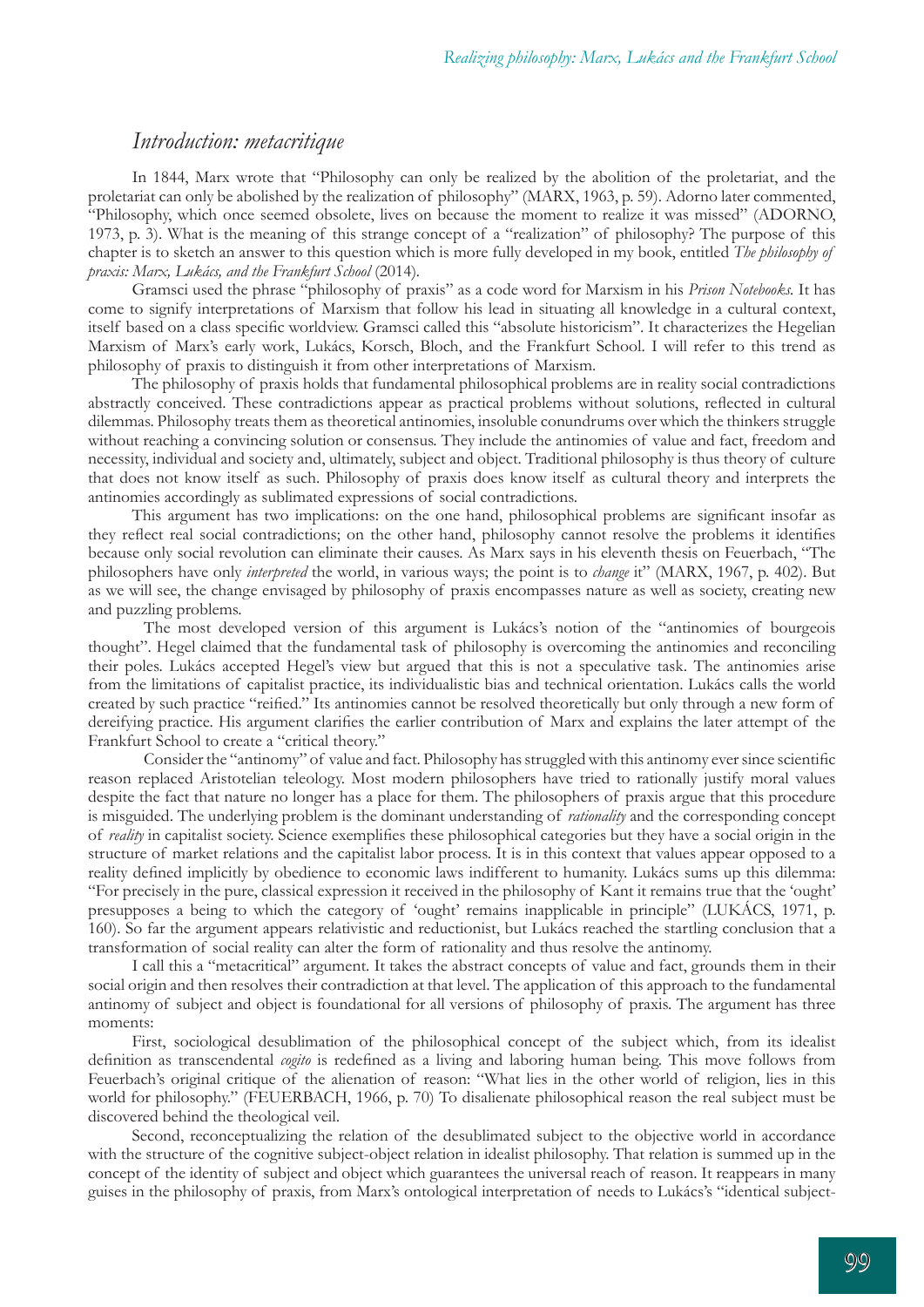object of history" to the attenuated identity implied in the notion of mutual participation of human beings and nature in the later Frankfurt School.

Third, resolving the antinomies that arise in this context through projecting a revolution in the relations of the desublimated terms. Revolution appears as a *philosophical method* in place of the speculative methods of modern philosophy since Descartes.

Metacritique in this sense underlies the philosophy of praxis and can still inform our thinking about social and philosophical transformation. The various projections of such transformations distinguish the four philosophers I discuss in this article. They develop the metacritical argument under the specific historical conditions in which they find themselves. Differences in these conditions explain much of the difference between them since philosophy of praxis depends on a historical circumstance—the (more or less plausible) revolutionary resolution of the antinomies at the time they are writing.

# *Philosophy of praxis in Marx*

Marx's early writings first proposed a consistent version of the philosophy of praxis. He wrote at the beginning of the proletarian movement in a backward society with a sophisticated philosophical culture, conditions that favored a broadly speculative conception of the future. He projected a total revolution, transforming not only society but also experience and nature. He dismissed modern science as alienated and promised a new science uniting history and nature: "There will be," he argued, "a single science" (MARX, 1963, p. 164). The rather fantastical quality of these speculations gave way to a sober scientific analysis of capitalism in later works that restrict the metacritical argument to political economy.

The early Marx sought a resolution of the antinomies through revolution. His concepts of the subject as a natural being, of objectification of human faculties through labor, and the revolutionary overcoming of capitalist alienation correspond to the three moments of metacritique. From this perspective the *Manuscripts* of *1844* appear as a historicized ontology with a normative dimension. They promise the "realization" of philosophy in social reality.

Marx's argument begins with an analysis of the place of revolution in political philosophy. Revolution has been justified in modern times either on the grounds that the existing state is an obstacle to human happiness, or because it violates fundamental rights. These are described as "teleological" or "deontological" grounds for revolution. Marx introduced an original deontological ground: the "demands of reason." Idealism originally formulated these demands as the resolution of the antinomies of thought and being, subject and object.

The early work developed the argument in three stages. Marx started out from the antinomy of moral citizenship in the bourgeois state versus economic need in civil society. Citizen and man are moved by completely different and conflicting motives, the one by universal laws, the other by individual advantage. In the first stage of the theory, he showed the importance of transcending this opposition but did not explain how needs can be harmonized and universalized to overcome their competitive nature. He argued next that the proletariat is the agent of revolution and as such tasked with resolving the antinomy of man and citizen. But this argument creates a new antinomy of (Marxist) theory and (proletarian) practice. Has the existing proletarian movement anything to do with Marx's project? What sort of practical, material motivation would correspond with Marx's philosophical goals? The third phase of the argument answered these questions with a metacritical deconstruction of the antinomy of reason and need.

The key to understanding Marx's *Manuscripts* is their radical redefinition of need as the ontologically fundamental relation to reality. Marx writes, "Man's feelings, passions etc., are not merely anthropological characteristics in the narrower sense, but are true ontological affirmations of being (nature)" (MARX, 1963, p. 189). If need rather than knowledge is fundamental, the claims of idealist philosophy to derive being from the thinking subject are overturned.

But Marx did not simply reject the idealist formulation. On his ontological account, need is not accidentally related to the natural means of satisfaction but is essentially correlated with nature. The correlation is lived out in work, which objectifies human faculties in nature while fulfilling needs. This is the "true" unity of subject and object. It is similar in form and function to the cognitive unity of subject and object in idealism. The liberation of the subject of need from the law of the market thus satisfies the demands of reason and grounds Marx's revolutionary critique of the alienation of labor. The antinomies are overcome in history, not just the antinomy of man and citizen which emerged from his first essays on politics, but the ontologically fundamental antinomy of subject and object as well. "Thus society is the accomplished union of man with nature, the veritable resurrection of nature, the realized naturalism of man and the realized humanism of nature" (MARX, 1963, p. 157)

But is this a plausible claim? The goal of idealist philosophy is to demonstrate the unity of subject and object by showing the *constitution* of the object by the subject. What happens to this ambition if subject and object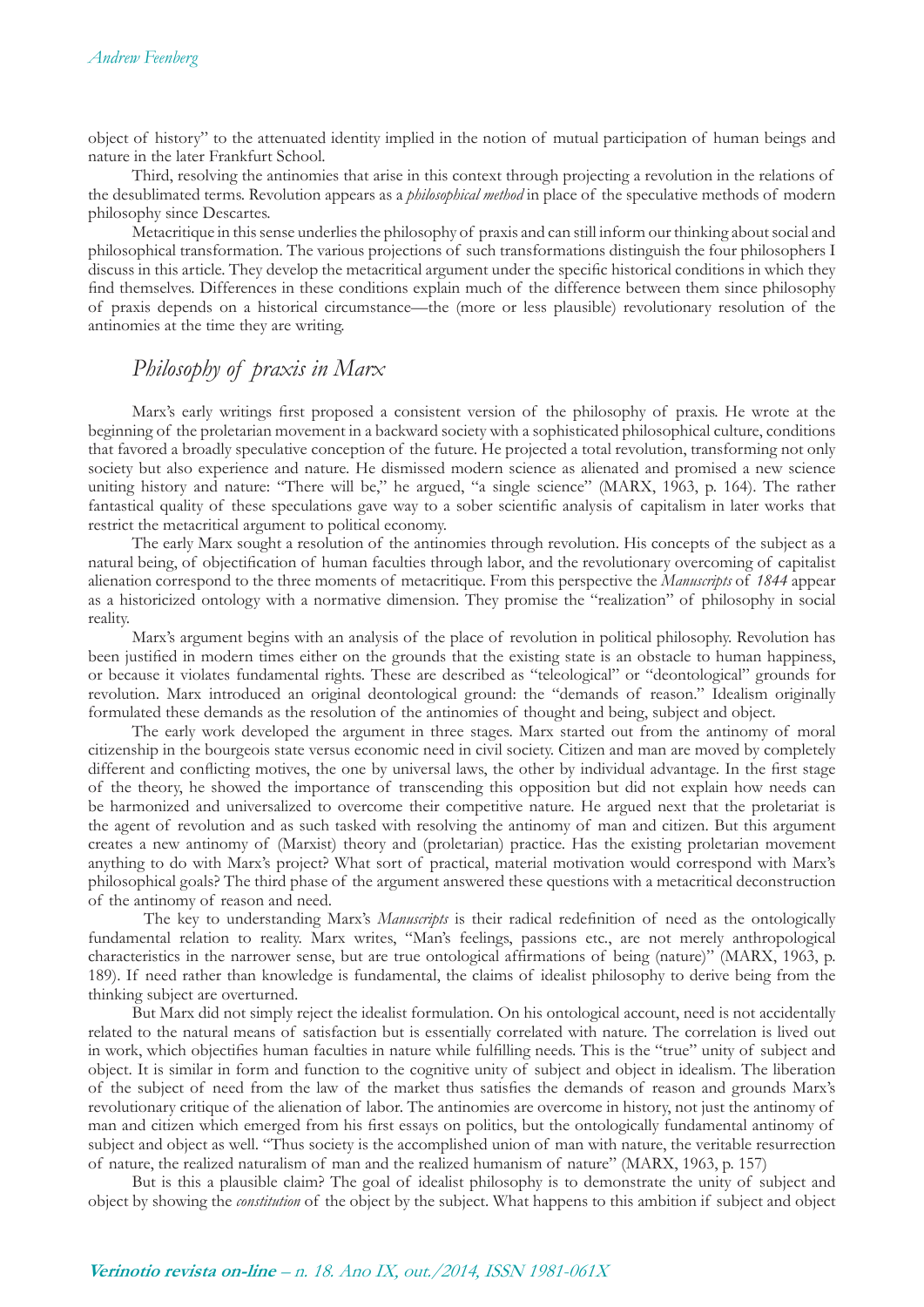are redefined as natural beings? In the context of philosophy of praxis this gives rise to a new antinomy of society and nature: can a living social subject constitute nature? Marx's *Manuscripts* answer "yes": nature is reduced to a human product through labor and, where labor cannot do the job, through sensation, understood as socially informed and thus constitutive of a specifically human dimension of the objective world: "Man himself becomes the object." (MARX, 1963, p. 161)

But surely nature existed before human beings and does not depend on them for its existence. Natural science studies this independent nature which appears as true reality. If this is so, history is an insignificant corner of the universe and human being is a merely natural fact without ontological significance.

Naturalism is thus a central issue for philosophy of praxis from the very start. Marx challenges naturalism, arguing that if you imagine nature independent of human beings you imagine yourself out of existence. In short, nature independent of human beings is a meaningless postulate, not a concrete reality. Marx thus rejects the "view from nowhere" as a leftover from the theological notion of a disembodied subject. He argues for what I call "epistemological atheism". His idea of nature is not that of modern natural science which he dismisses as an abstraction. He conceives nature as it is experienced in need, perceived by the socialized senses, and mastered by labor. This lived nature has a historical dimension that the nature of natural science lacks. Hence Marx's call for the creation of a new science of lived nature.

The concept of a new science only makes sense if the very idea of objective knowledge is transformed. Marx and later Lukács and the Frankfurt School argue for a new conception of what Horkheimer calls "the finitude of thought". "Since that extrahistorical and hence exaggerated concept of truth is impossible which stems from the idea of a pure infinite mind and thus in the last analysis from the concept of God, it no longer makes any sense to orient the knowledge we have to this impossibility and in this sense call it relative." (HORKHEIMER, 1995, p. 244) Knowledge arises under a "finite horizon". It is based on the socially situated involvement of the subject rather than detachment from the object.

## *Lukács's concept of reification*

Although Lukács's version of the philosophy of praxis has similarities with that of the early Marx, he was influenced primarily by Marx's later works. The concept of reification is Lukács's most important theoretical innovation. This concept synthesizes Weber's idea of rationalization with Marx's critique of the fetishism of commodities and his analysis of the relation of the worker to the machine. Although Lukács generally avoids the word "culture," with this concept he does in fact propose what we would call a critical approach to the culture of capitalism. The critique is articulated in terms drawn from neo-Kantianism and Hegel's logical writings, but its most basic premise is the Marxist argument that capitalism cannot fully grasp and manage its own conditions of existence. Thus the concept of reification is an original basis for the theory of capitalist crisis.

There is much confusion in the literature about the meaning of reification. According to its etymology, "reification" is the reduction of human relations to relations between things. The word "thing" in this context has a specific meaning: an object of factual knowledge and technical control. Reification as Lukács understands it generalizes the scientific-technical relation to nature as a cultural principle for society as a whole. In this sense it constitutes the society through a specific pattern of beliefs and practices. Reification is thus not a mental state but a cultural form that structures society as well as consciousness.

Here is how Lukács summarizes his theory. "What is important is to recognize clearly that all human relations (viewed as the objects of social activity) assume increasingly the form of objectivity of the abstract elements of the conceptual systems of natural science and of the abstract substrata of the laws of nature. And also, the subject of this 'action' likewise assumes increasingly the attitude of the pure observer of these – artificially abstract – processes, the attitude of the experimenter" (LUKÁCS, 1971, p. 131). Reification is thus the principle of intelligibility of capitalism. It is not a simple prejudice or belief, but the constructive basis of a social world.

Writing at a time when invasive social rationalization threatened to overwhelm Europe, Lukács interpreted Marx's analysis of capitalist economic rationality as the paradigm and source of the modern conception of science and technology. The economic limitations of capitalism show up as limitations of rationality in every sphere. These limitations have to do with what Lukács calls "formalism". The problem, Lukács argues, is not with this formalistic scientific reason per se, but with its application beyond the bounds of nature, its appropriate object, to society.

Reified economic rationality is formal in the sense that it abstracts from specific qualitative contents to quantitative determinations, e.g. price. The form/content dialectic is exemplified by the contradiction between the abstract economic form of the worker as seller of labor power and the concrete life process of the worker which overflows the boundaries of the economic concept. "The quantitative differences in exploitation which appear to the capitalist in the form of quantitative determinants of the objects of his calculation, must appear to the worker as the decisive, qualitative categories of his whole physical, mental and moral existence." (LUKÁCS, 1971, p. 166) The tension between form and content is not merely conceptual but leads to crisis and revolution. The theory of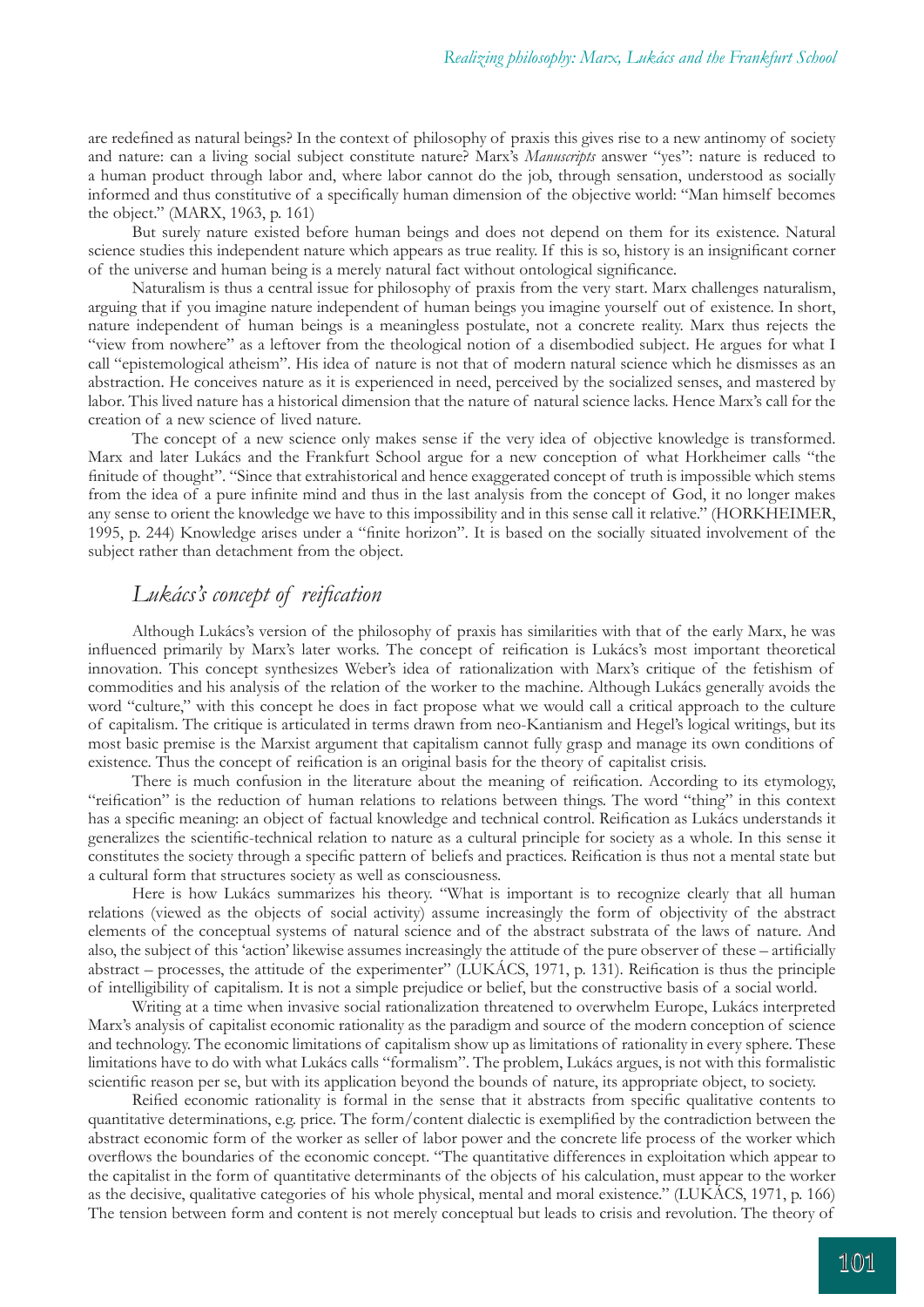reification thus builds a bridge between Marx's crisis theory and the intensifying cultural and philosophical crises of early 20<sup>th</sup> century capitalist society, all of which Lukács attributes to the effects of the formal character of modern rationality.

Lukács developed this argument through a critical history of philosophy. Reified thought, as exemplified by Kant, takes the scientific-technical relation to nature as the model of the subject-object relation in general. But scientific laws are abstracted from specific objects, times and places. If rationality as such is modeled on science, much escapes it. With Kant the contradiction of form and content is generalized. Reified formal rationality gives rise to a correlated content it cannot fully embrace. The content that does not go into the formal concepts without remainder appears as the thing-in-itself. The antinomy of subject and object divides the knowing subject from ultimate reality.

Kant's three critiques of pure and practical reason and aesthetic judgment correspond to the three attempts in classical German philosophy to resolve the antinomies of a formalistic concept of rationality. Three demands of reason emerge from this "philosophical experience:" the principle of practice (only a practical subject can overcome the antinomy of form and content); history as reality (only in history is practice effective at the ontological level); dialectical method (dialectics overcomes the limitation of rational explanation to formal laws). Lukács organized his account of post-Kantian philosophy around the struggle to meet these demands which Marxism finally fulfills.

Lukács argued that the metacritical desublimation of the concept of rationality in Marxism makes possible a resolution of the antinomies of classical German philosophy, social antinomies such as the conflict of value and fact, freedom and necessity, but also the ontological antinomy of subject and object exemplified by the thing-initself. The contradictions are resolved by the revolution which, in overthrowing capitalism, ends the reign of the reified form of objectivity of capitalist society. The revolution, as a practical critique of reification, is the third moment of the metacritique; it satisfies the demands of reason.

But the meaning of this argument is obscure. Is the proletariat a metaphysical agent, a constituting subject *à la* idealism, a version of the transcendental ego, positing the existing world? The contemporary neo-Kantian philosopher, Emil Lask, proposed a theory of logic that helped Lukács avoid this absurd conclusion. Lukács drew on Lask's distinction between meaning and existence to elaborate his social dialectic of abstract form and concrete content. The meanings supplied by the structure of capitalism are imposed on the contents of social existence. The proletariat mediates these meanings in a continuous process of which it is a part. But in this case Lukács departs from Lask: action at the level of meaning has consequences at the level of existence. Form and content must be understood together in their relation in a "totality".

Lukács calls the proletariat an "identical subject-object" for which knowledge and reality are one. In consciousness of its reified condition *qua* mass of exploited individuals, the proletariat rises above that condition and transforms itself and the society through collective action. "The worker's self-knowledge brings about an objective structural change in the object of knowledge  $(\ldots)$ . Beneath the cloak of the thing lay a relation between men (…) beneath the quantifying crust there was a qualitative, living core." (LUKÁCS, 1971, p. 169) I call this a "methodological" concept of revolution. It does not substantialize the proletariat nor view dereification as the achievement of a final unreified state of affairs. Rather reified institutions and social relations produce collective subjects which contest the reified forms from within.

This theory is a permanent source of controversy. The disagreement is especially relevant to Lukács's considerations on nature and natural science because it is here that the metaphysical interpretation leads to the most dubious consequences. I argue that Lukács is betrayed by his rhetorical references to idealism but actually holds a much more plausible dialectical view. In fact, he denied that nature "in itself" is constituted by historical practice. Is this an inconsistency? How then can proletarian revolution resolve the antinomies if nature "in itself " lies beyond history?

Lukács lived in an advanced society in which science and technology played an essential role; he could not envisage their total overthrow as had the early Marx. He had to find a more subtle version of the revolutionary resolution of the antinomy of subject and object. Reification is a form of objectivity, that is, an apriori condition of meaning. This is not exactly a Kantian apriori since it is enacted in social reality by human beings, rather than by an abstract subject that can never be an object. Nevertheless, it operates at the level of the intelligibility of the world even as it plays a material role in the practical activities that constitute that world. Transposing the antinomy of subject and object to this level makes their reconciliation in a unity possible.

On these terms, the subject need not posit the material existence of nature to overcome the antinomy. Instead, the question is reformulated in terms of the relation of the subject to the system of meanings in which the world is lived and enacted. That relation takes two different forms which are, in effect, "methods", both cognitive and practical. What Lukács rather confusingly called the "contemplative" method of natural science posits reified facts and laws. Science is contemplative not because it is passive, but in the sense that it constructs the world as a system of formal laws that cannot be changed by a dereifying practice. The reification of nature is thus unsurpassable.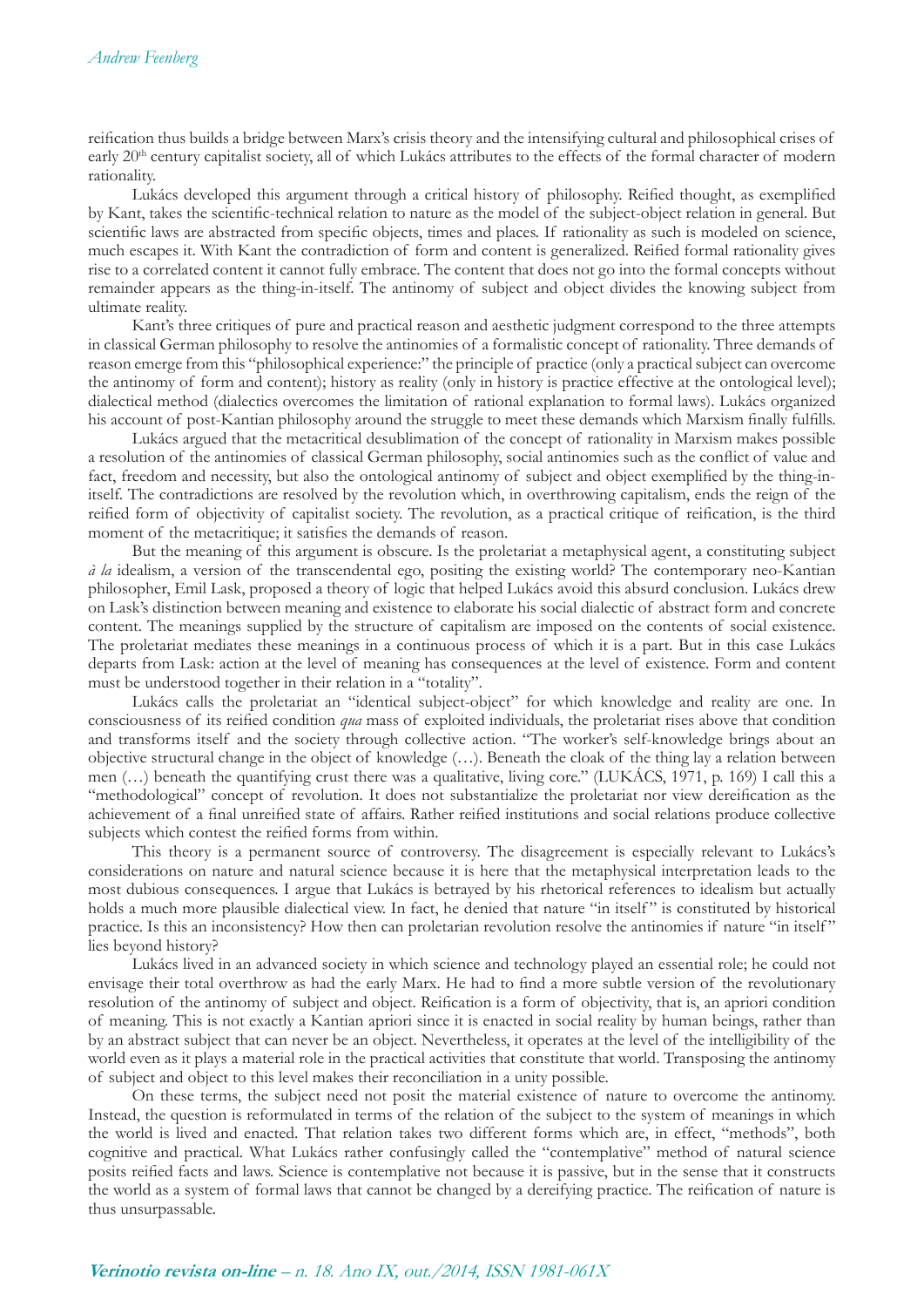The case is different for social institutions which can be transformed ontologically by human action. Reification of society is not an inevitable fate. Social institutions can be transformed ontologically by human action which, in modifying their meaning, changes their actual functioning. The institutionalization of such a "unity of theory and practice" would create a new type of society which Lukács (all too briefly) describes as follows:

> The world which confronts man in theory and in practice exhibits a kind of objectivity which—if properly understood—need never stick fast in an immediacy similar to that of forms found earlier on. This objectivity must accordingly be comprehensible as a constant factor mediating between past and future and it must be possible to demonstrate that it is everywhere the product of man and of the development of society. (LUKÁCS, 1971, p. 159)

Had he developed this insight he would have given us an original concept of socialism.

The methodological distinction between contemplative and transforming practice is central to Lukács's argument. Both are social, although in different ways. All forms of knowledge depend on historically specific apriori constructions of experience. The nature of natural science is a product of one such cultural form, the contemplative form, and so belongs to history even as it posits a world of facts and laws beyond the reach of historical practice. Its contemplative method produces truths about nature but it is ideological in its social scientific application. Lukács thus incorporated science into history through its apriori form of objectivity, not through the constitution of its factual content. The dualism of nature and society is methodological, not metaphysical and is situated within a larger social framework. It thus satisfies the requirements of philosophy of praxis.

### *The Frankfurt School*

I turn now to the Frankfurt School. Both Adorno and Marcuse acknowledge the influence of Lukács's theory of reification, and Marx's *1844 Manuscripts* freed Marcuse from Heidegger in 1932. The metacritique of rationality is the most significant link between the Frankfurt School and earlier philosophy of praxis. Like the early Marx and Lukács, these philosophers subscribe to an absolute historicism that grounds a critical perspective on all aspects of the culture of capitalism, including its science and technology. This critique is a direct descendent of Marx's concept of alienation and Lukács's theory of reification. These philosophers argue with Lukács that the capitalist construction of experience in modern times is exemplified in the scientific worldview. The limitations of that worldview are manifest in the forms of rationalization characterizing modern societies. However, they reject many of Lukács' key notions, such as the concept of totality and the unity of theory and practice. Thus in the Frankfurt School, the historical thesis of the philosophy of praxis serves primarily to provide an independent point of view for social critique.

Adorno and Marcuse write in the wake of the revolutionary tide that carried Lukács forward to communism. They still believe in the necessity of a practical resolution of the antinomies of philosophy in a time when it has become elusive. This shifts their focus away from the specific consequences of capitalism toward the more general problem of the structure of modern experience which no longer supports the emergence of class consciousness. The analysis of distorted experience provides a glimpse of what would be revealed by its undistorted counterpart. As Adorno writes, "the true thing determines itself via the false thing" (BLOCH, 1988, p. 12).

The Frankfurt School philosophers still believe that only the proletariat can resolve the antinomies, but they also claim that it is no longer a revolutionary subject. With *Dialectic of enlightenment* the focus shifts from class issues to the domination of nature and the power of the mass media*.* The concept of instrumental reason in that book resembles Lukács's concept of reification but cut loose from its original Marxist roots. This text criticizes instrumental rationality in its capitalist form as unbridled power over nature and human beings.

The authors invoke the potential of reflective reason to overcome reification and to reconcile humanity and nature. They appeal to "mindfulness (*Eingedenken*) of nature in the subject" for a standpoint opposed to the dystopian instrumentality that now penetrates even the inner life (ADORNO; HORKHEIMER, 1972, p. 40). We get a hint of what we miss by reflecting on our own belonging to nature as natural beings. In so doing we break with the forced imposition of capitalist forms on experience and the reduction of the subject to a mere cog in the social machine. The point is not to reject rationality, and with it modernity itself, but rather to free it from the *hubris* of domination. This will release the potential for "agreement between human beings and things", i.e. peace, which Adorno defines as "the state of differentiation without domination, with the differentiated participating in each other" (ADORNO, 1998, p. 247). This is as close as Adorno gets to affirming the unity of subject and object. But the prospects for that appear dim.

Adorno's later concepts of identity and non-identity recapitulate the form/content dialectic of reification. Identity thinking is formal and loses the content which is recaptured by the dialectics of concrete experience. Modern culture impoverishes experience by "identifying" the experienced object with the abstract concepts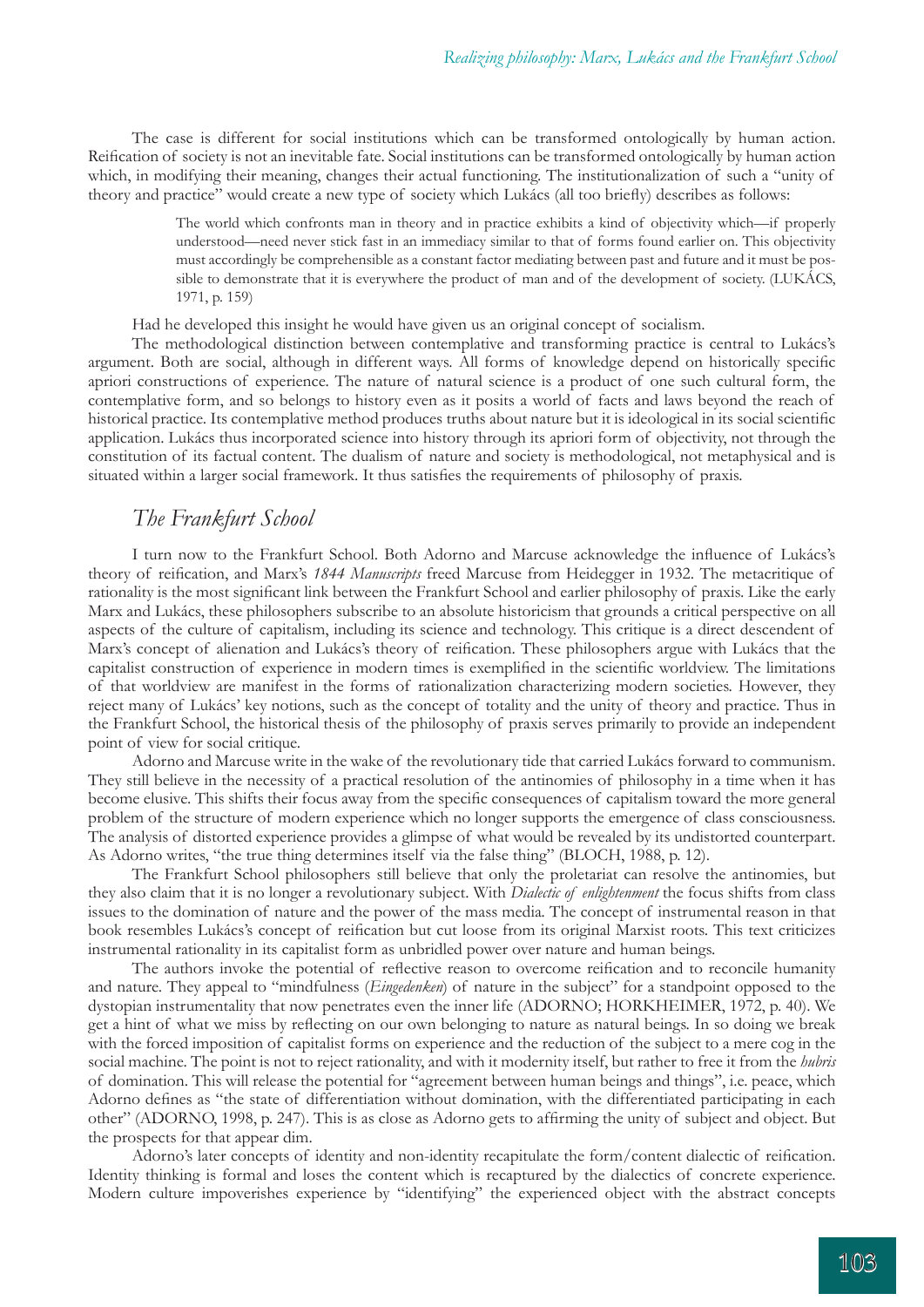that subsume it in thought and erasing more complex connections and potentialities. Dialectics uncovers the "constellation" of contexts and concepts which enable thought to attain the truth of the object.

Adorno proposed a "rational critique of reason" (ADORNO, 1973, p. 85). He recognized the essential role of instrumental reason while resisting the exorbitant form it takes under capitalism. For example, he argued that the machine is both an oppressive instrument of capitalist domination and contains a promise of service to all humanity through its objective form. "The thing-like quality of the means, which makes the means universally available, its 'objective validity' for everyone, itself implies a criticism of the domination from which thought has arisen as its means." (ADORNO; HORKHEIMER, 1972, pp. 29-30) He made similar arguments in relation to the market and other modern institutions.

This interesting critical approach is never developed beyond brief aphorisms. The concept of "formal bias" I have introduced in my critical theory of technology develops this aspect of Adorno's argument as a critical method (FEENBERG, 2014). The point is to preserve the emancipatory content of modern institutions while criticizing their biased implementation under capitalism. But because he rejects all revolutionary prospects, Adorno's version of the philosophy of praxis leads to a dead end that is evident in his and Horkheimer's 1956 dialogue on theory and practice and in Adorno's incomprehension in the face of the New Left.

Marcuse's version of philosophy of praxis is influenced by the phenomenological concept of experience and by the promise of the New Left. He sees the social movements of the 1960s and '70s not as a new agent of revolution but as prefiguring an emancipatory mode of experience. Revolution in an advanced society is at least possible in principle on the basis of a generalization of this new way of experiencing the world. This is sufficient for Marcuse to construct a final version of the philosophy of praxis in which the transformation of science and technology plays a central role. Release from the domination of nature and human beings is at least a real possibility in Hegel's sense. He thus reaches more positive conclusions than Adorno although he too can find no effective agent of change.

Marcuse's "two dimensional" ontology is close to Adorno's critique of instrumental reason. Like Adorno's concept of non-identity, Marcuse's second dimension contains the potentialities blocked by the existing society. But Marcuse also draws on Husserl and Heidegger's phenomenological concept of the lifeworld and on the existentialist concept of "project" to work out his critique of technology. These phenomenological concepts are invoked to explain the flawed inheritance of science and technology and the promise of the New Left. The civilizational project of capitalism is committed to technological domination. It increasingly restricts experience and knowledge to their instrumental aspects.

Revolution requires a transformation of the historically evolved "apriori" conditions of experience. Experience must reveal potentialities as intrinsic to its objects. Marcuse refers to an "existential truth" of experience which resembles Adorno's concept of constellation. That truth is "a synthesis, reassembling the bits and fragments which can be found in distorted humanity and nature. This recollected material has become the domain of the imagination, it has been sanctioned by the repressive societies in art" (MARCUSE, 1972, pp. 69-70). With the New Left and its "new sensibility" a new form of experience emerges that foreshadows such a transformed apriori.

Marcuse's metacritique of science and technology tied them to their source in the capitalist exploitation of human beings and the earth. "The projection of nature as quantifiable matter...would be the horizon of a concrete societal practice which would be *preserved* in the development of the scientific project." (MARCUSE, 1964, p. 160) He related the Frankfurt School critique of reified instrumental rationality to the new mode of experience appearing in the New Left, and later, in the environmental movement. Just as reified "technological rationality" is derived from the lifeworld of capitalism, so a radically different rationality is promised by this new mode of experience. A dialectical rationality will incorporate the imagination as the faculty through which the reified form of things is transcended.

Were this new form of experience to be generalized, nature and other human beings would be perceived noninstrumentally, as subjects. Contrary to Habermas's famous critique, this does not imply conversational familiarity, but rather recognition of the integrity of the object as a substance with its own potentialities. Marcuse proposes a "liberation of nature," "the recovery of the life-enhancing forces in nature, the sensuous aesthetic qualities which are foreign to a life wasted in unending competitive performance" (MARCUSE, 1972, p. 60). The Subject and object would be united not in an idealistic identity but through shared participation in a community of nature.

But there is an ambiguity: how does this vision apply to science and technology? Does Marcuse intend to "re-enchant" nature or is his theory aimed at a reform of technological design? Like earlier philosophers of praxis, Marcuse rejects naturalism; science belongs to history: "The two layers or aspects of objectivity (physical and historical) are interrelated in such a way that they cannot be insulated from each other; the historical aspect can never eliminated so radically that only the 'absolute' physical layer remains." (MARCUSE, 1964, p. 218) The historical apriori underlying modern science can thus evolve and change in a future socialist society under the impact of a new mode of experience.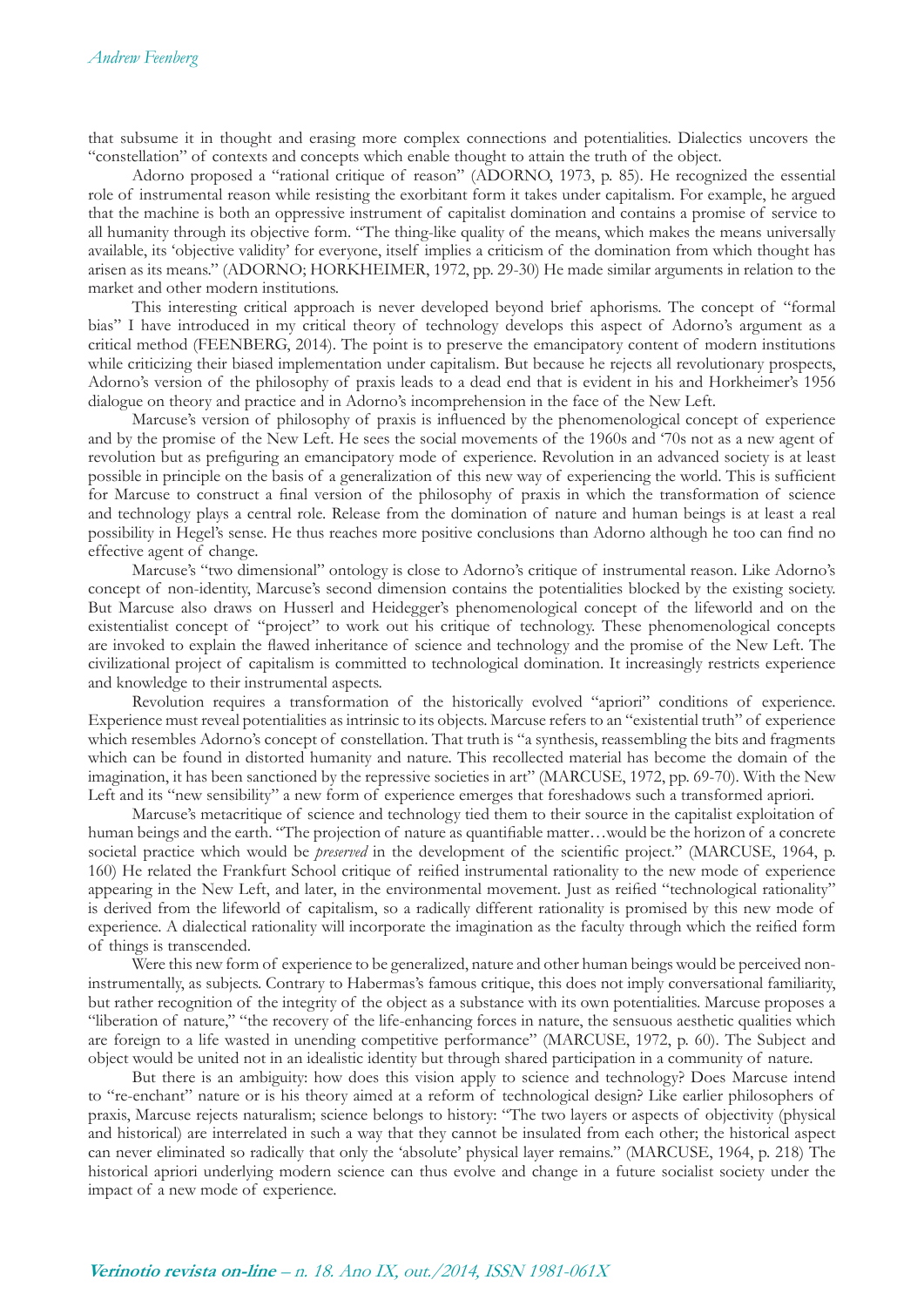But Marcuse's primary political concern is not with science but with technology. Science cannot be changed successfully by new laws or social arrangements, but these are the means of technological transformation. Socialism will introduce new technological ends which, "as technical ends, would then operate in the project and in the construction of the machinery, and not only in its utilization". Marcuse calls this the "translation of values into technical tasks—the materialization of values" (MARCUSE, 1964, p. 234). The revolution can resolve the antinomies through technological transformation, leaving the transformation of science to the internal evolution of scientific disciplines in a new social context. Marcuse thus constructed a final version of the philosophy of praxis which I have attempted to develop further in a critical theory of technology.

## *Philosophy of praxis today*

Much of Marcuse's thought applies to contemporary social movements, such as the environmental movement, that grew out of the New Left. These movements address the limitations of technical disciplines and designs in terms of the lessons of experience. Often these lessons are reformulated on the basis of counterexpertise in critiques of the dominant approaches. Ordinary people–workers, consumers, victims of pollution–are often the first to notice and protest dangers and abuses. In other cases, users may identify unexploited potentialities of the systems they use and open them up through hacking. This is how the Internet was re-functioned as a communication medium.

All these cases exemplify practically the basic structure of the meta-critique. The desublimation of rationality takes the form of a social critique of rational technical disciplines. The place of need in Marx, of consciousness in Lukács and of the "new sensibility" in Marcuse is now occupied by practical-critical experience with technology in the lifeworld. Labor and class, while they continue to be important, are no longer theoretically central. Labor is one domain of the lifeworld in which people have significant experiences that are brought into relation with the rational forms of technology through various types of social engagement and struggle. But there are other ways of encountering technology that issue in a critical relation to technical disciplines and designs.

Critical theory of technology thus rejects the restriction of much Marxist theory to political economy by critically addressing the whole range of reifications in modern society. These include not only the reification of the economy, but administrative and technological reifications as well as consumption and the capitalist aestheticization of daily life. To be sure, administration, technology and consumption have been shaped by economic forces, but they are not reducible to economics, nor is resistance in these domains less significant for a contemporary radical movement than labor struggle.

Contemporary social movements offer no more than prefigurations of a more democratic structure of modernity. Marcuse's caution in evaluating the promise of the New Left is just as appropriate today. Social struggle can teach us something about a possible transformation of the relation between reason and experience, but that is a far cry from predicting a revolution by simple extrapolation. Nevertheless, we can move beyond the systematic pessimism of Adorno on this basis.

The question whether the philosophy of praxis in this new form can resolve the "antinomies of bourgeois thought" is more difficult. The ambitious claims of the early Marx, Lukács and Marcuse assumed that the metacritical desublimation of philosophical categories permitted a social resolution of the antinomies. Subject and object, which were conceptually sundered by idealism, could be rejoined when redefined in sociological terms. Though problematic, the application of this schema to nature has always been essential to this program.

A social account of nature and natural science seems more plausible today than at any time in the past. A generation of work in Science and Technology Studies has refuted the positivistic assumptions that separated rationality from its social context. But if rationality is reconceived in that context, then the philosophy of praxis can be grounded in empirical research. The move from a general critique of reason as such to a critique of its various realizations in technologies and technical disciplines renews philosophy of praxis.

The philosophy of praxis is significant for us today as the most developed attempt within Marxism to reflect on the consequences of the rationalization of society under capitalism. It was the first to raise fundamental philosophical questions about science and technology from a critical, dialectical standpoint. It attacked capitalism not at its weak points, such as inequality and poverty, but at its strongest points: the rationality of its markets and management techniques, its idea of progress, its technological efficiency. But it does not reject rationality as such. Rather, philosophy of praxis dared to formulate a "rational critique of reason" that identifies the flaws in modernity's achievements and proposes a rational alternative on a new basis.